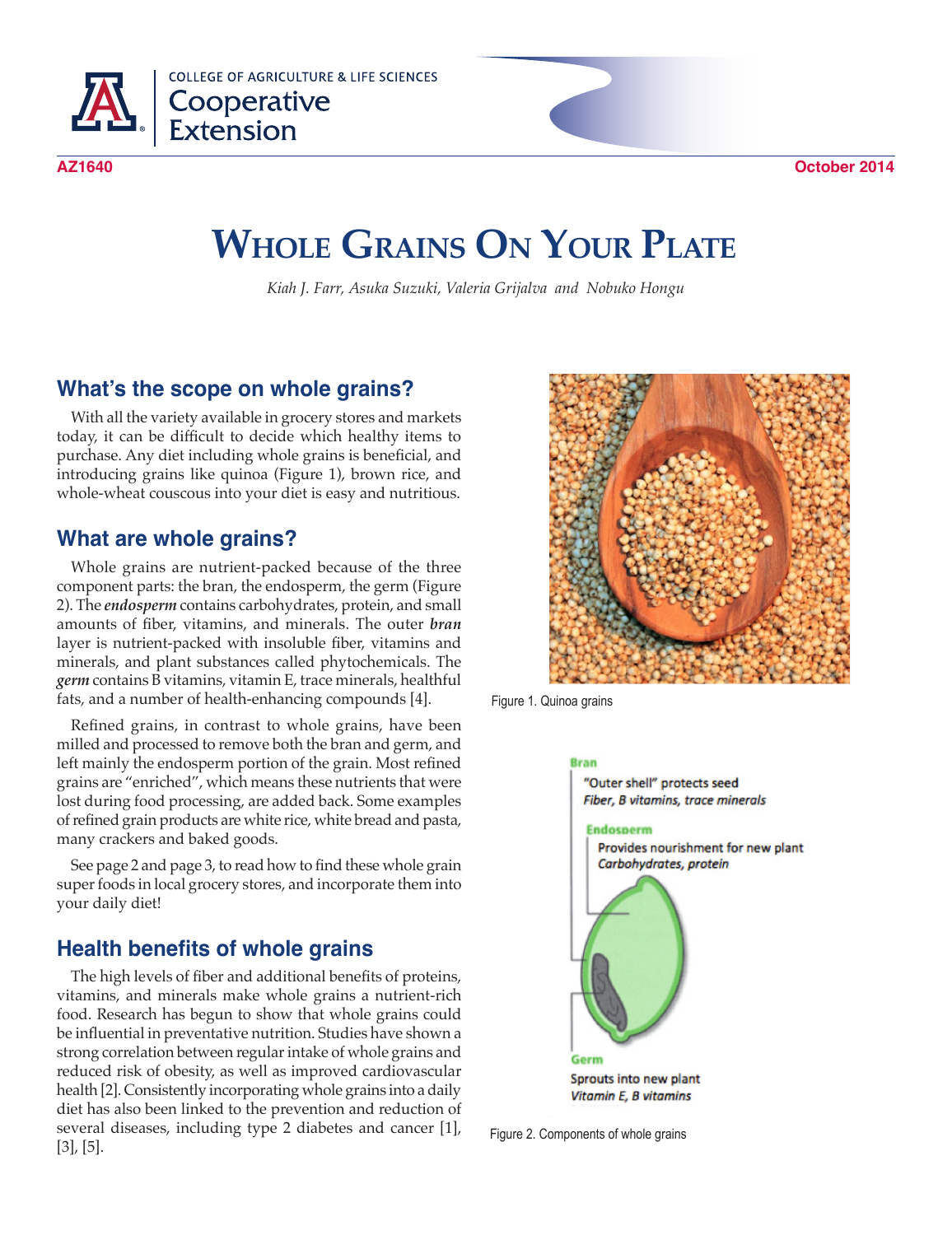# **Dietary recommendations**

Just as meat and vegetables make up a substantial portion of any balanced diet, whole grains should also be included for maximum dietary health. The Dietary Guidelines' recommendation for whole grains is at least half of your grains, or 3 – 4 ounces of whole grains per day for pre-teens, teens, and adults (Table 1). Note: a one-ounce serving is about the amount that fits into the palm of your hand.

# Key Consumer Message: Make at least half of your grains whole grains.

### **-Healthy Eating Tips-**

- Start Slow "If eating more whole grains (high in fiber) is new, introduce it slowly to avoid difficulties with gas or cramps and make sure to accompany it with lots of fluids."
- Every change you make to improve your diet matter. "Every change you make to improve your diet with whole grains counts. You don't have to completely eliminate foods you enjoy. Make at least half of your grains whole grains."

# **Nutritional breakdown of whole grains**

The Institute of Medicine's Dietary Reference Intake for fiber advises eating 38 grams for adult males and 25 grams for adult females per day to maintain optimal digestive and overall health. For example, a one-cup serving of quinoa (cooked) can provide 5.2 grams of total dietary fiber—almost 14% and 21% of the recommended daily intake for men and women, respectively [5]. Not only do whole grain foods supply dietary fiber, they also provide essential vitamins and minerals including: thiamin, riboflavin, niacin, calcium, iron, magnesium, phosphorus, potassium, and various other vitamins (Table 2).

# **How to find which foods are made with whole grains?**

To verify that a product is whole grain, consumers should look beyond a product's name. Foods labeled with the words, "multi-grain", "100% wheat", or bran, do not necessarily indicate that a product is whole grain. Also, the brown color of a foods or "high in fiber" claim does not determine whole grain.

### Look at the ingredient label:

A 100-percent whole-grain product will always list a whole-grain ingredient first on the label. Look for products that include the various whole grains listed first: brown rice, buckwheat, bulgur, cracked wheat, millet, oatmeal, quinoa, rolled oats, whole grain barley, whole-grain corn, whole-grain sorghum, whole-grain triticale, whole oats, whole rye, whole wheat or wild rice. (Figure 3)

Table 1. How Many Grain Foods Are Needed Daily [http://www.choosemyplate.gov/] [5]

|                 |                 | <b>Daily</b><br>recommendation* | Daily minimum amount<br>of whole grains |
|-----------------|-----------------|---------------------------------|-----------------------------------------|
| <b>Children</b> | 2-3 years old   | 3 ounce equivalents**           | 1 1/2 ounce equivalents**               |
|                 | 4-8 years old   | 5 ounce equivalents**           | 2 1/2 ounce equivalents**               |
| Girls           | 9-13 years old  | 5 ounce equivalents**           | 3 ounce equivalents**                   |
|                 | 14-18 years old | 6 ounce equivalents**           | 3 ounce equivalents**                   |
| Boys            | 9-13 years old  | 6 ounce equivalents**           | 3 ounce equivalents**                   |
|                 | 14-18 years old | 8 ounce equivalents**           | 4 ounce equivalents**                   |
| Women           | 19-30 years old | 6 ounce equivalents**           | 3 ounce equivalents**                   |
|                 | 31-50 years old | 6 ounce equivalents**           | 3 ounce equivalents**                   |
|                 | 51+ years old   | 5 ounce equivalents**           | 3 ounce equivalents**                   |
| Men             | 19-30 years old | 8 ounce equivalents**           | 4 ounce equivalents**                   |
|                 | 31-50 years old | 7 ounce equivalents**           | 3 1/2 ounce equivalents**               |
|                 | 51+ years old   | 6 ounce equivalents**           | 3 ounce equivalents**                   |

\* These amounts are appropriate for individuals who get less than 30 minutes per day of moderate physical activity, beyond normal daily activities. Those who are more physically active may be able to consume more while staying within calorie needs.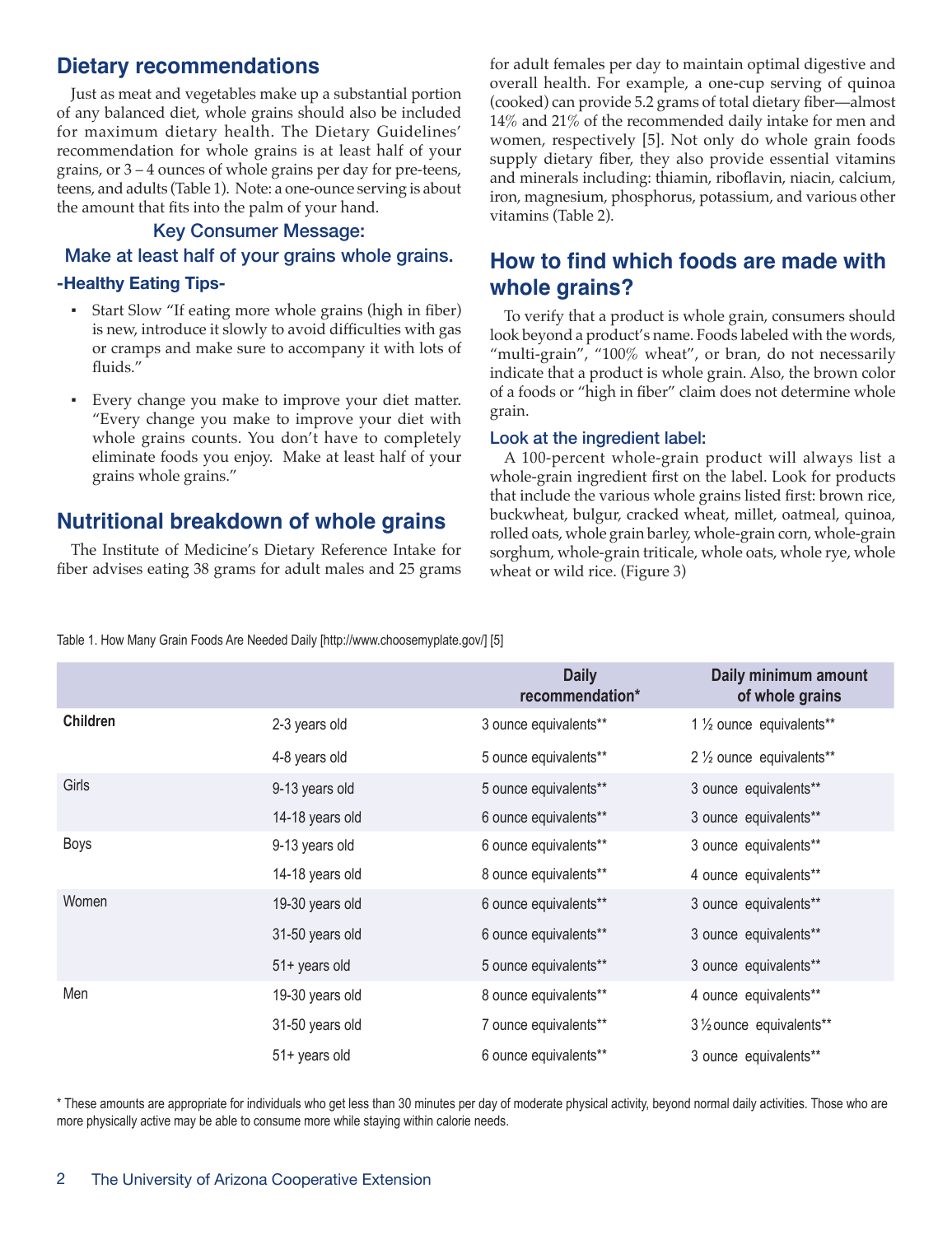Table 2. Nutrients in 1 cup of cooked whole grains (National Nutrient Database for Standard Reference [6])

| Nutrients in 1 cup of three<br>whole grains (cooked) |                   |                             |                                       |  |  |
|------------------------------------------------------|-------------------|-----------------------------|---------------------------------------|--|--|
|                                                      | Quinoa            | <b>Brown</b><br><b>Rice</b> | <b>Whole wheat</b><br><b>COUSCOUS</b> |  |  |
| <b>Calories</b>                                      | 222               | 216                         | 176                                   |  |  |
| Protein                                              | 8.14g             | 5.03 <sub>g</sub>           | 5.95g                                 |  |  |
| Carbohydrate                                         | 39.40 g           | 44.77 g                     | 36.46 g                               |  |  |
| <b>Fiber</b><br>(total dietary)                      | 5.2 <sub>g</sub>  | 3.5 <sub>g</sub>            | 2.2 <sub>g</sub>                      |  |  |
| <b>Total fat</b>                                     | 3.55g             | 1.76 <sub>g</sub>           | 0.25 <sub>g</sub>                     |  |  |
| Sugars (total)                                       | 1.61 <sub>g</sub> | 0.68 <sub>g</sub>           | 0.16 <sub>g</sub>                     |  |  |
| <b>Cholesterol</b>                                   | 0 <sub>g</sub>    | 0 <sub>g</sub>              | 0 <sub>g</sub>                        |  |  |
| <b>Vitamins &amp; Minerals</b>                       |                   |                             |                                       |  |  |
| <b>Thiamin</b>                                       | 0.198 mg          | 0.187 mg                    | $0.099$ mg                            |  |  |
| <b>Riboflavin</b>                                    | $0.2004$ mg       | $0.049$ mg                  | $0.042$ mg                            |  |  |
| <b>Niacin</b>                                        | $0.762$ mg        | 2.987 mg                    | 1.543 mg                              |  |  |
| <b>Vitamin B-6</b>                                   | $0.228$ mg        | $0.283$ mg                  | $0.080$ mg                            |  |  |
| Calcium                                              | 31 mg             | $20$ mg                     | 13 <sub>mg</sub>                      |  |  |
| Iron                                                 | 2.76 mg           | $0.82$ mg                   | $0.60$ mg                             |  |  |
| <b>Magnesium</b>                                     | 118 mg            | 84 mg                       | 13 <sub>mg</sub>                      |  |  |
| Phosphorus                                           | 281 mg            | 162 mg                      | 35 mg                                 |  |  |
| Potassium                                            | 318 mg            | 84 mg                       | 91 mg                                 |  |  |

#### **Whole Grain Tortillas**

**INGREDIENTS** WHOLE WHEAT FLOUR, WATER, SAFFLOWER OIL, WHOLE BANLEY FLOUR, FLAX SEEDS, ROLLED OATS. WHOLE RYE FLOUR, CONTAINS 2% OR LESS OF THE FOLLOWING: BAKING POWDER (MONOCALCIUM PHOSPHATE, SODIUM BICARBONATE, CORNSTARCH), HONEY, CULTURED WHEAT FLOUR (FOR ADDED FRESHNESS), DISTILLED VINEGAR, GUAR GUM, SALT, CITRIC ACID.

Figure 3. Ingredient Label

Look for the Whole Grain Stamp printed on the bags, boxes or containers:

The Whole Grain Council has developed a whole grain stamp (Figure 4) to denote whole grain products and make them easy to spot for consumers. The stamp lists the number of grams of whole grain per serving, and if all of the grain is whole grain, the stamp also includes '100%'.

Look for products that include the various whole grain labels!



Figure 4. Whole grain stamps. Whole Grains Council, http://wholegrainscouncil.org/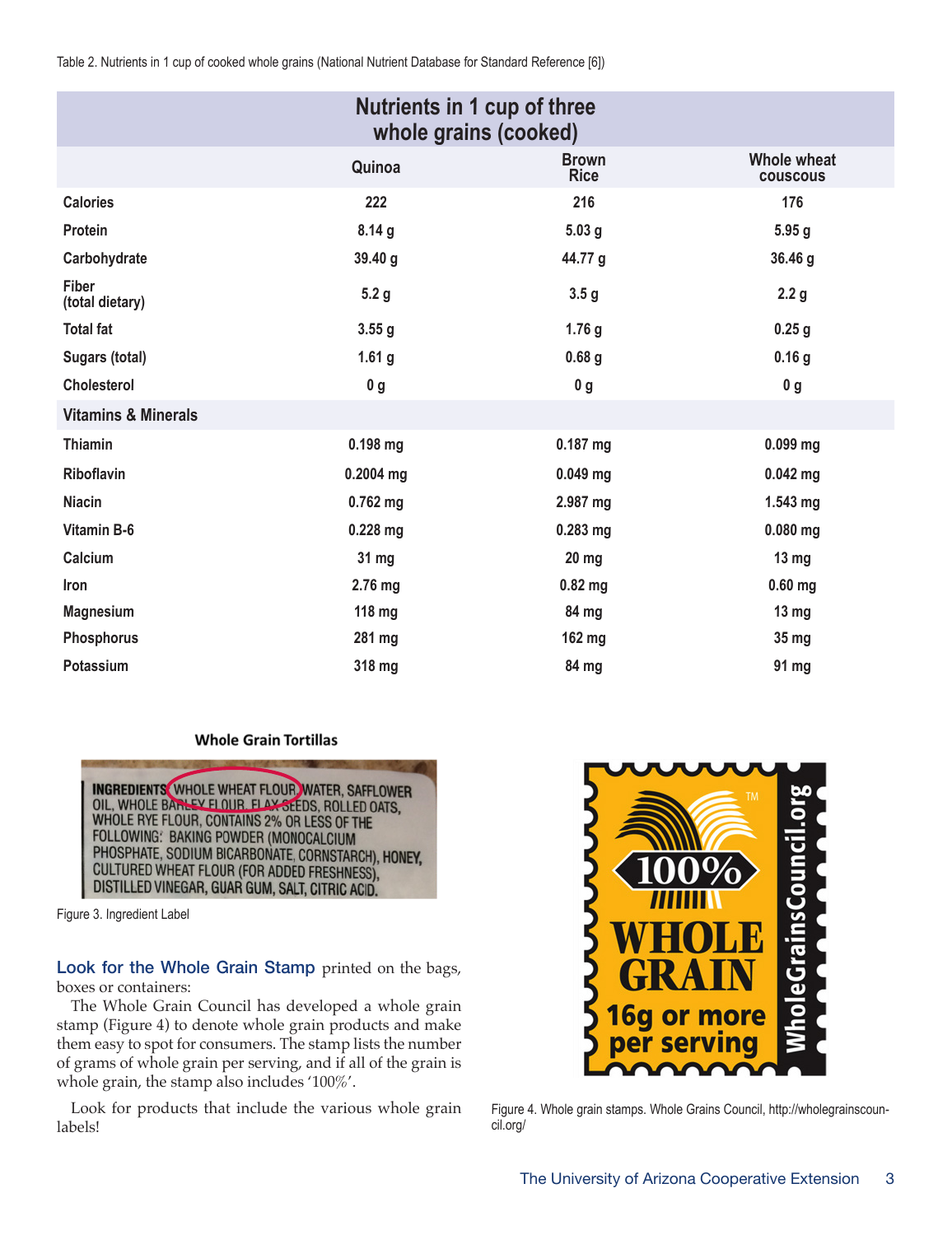# **How to enjoy more whole grains in your diet?**

By simply choosing a whole grain option of common staples, such as brown rice and quinoa, you can improve dietary nutrients and reap numerous health benefits. Try these whole grain alternatives to common refined grain choices in recipes used in typical American diets!

## **Cheesy Parmesan Whole Wheat Couscous**

#### **Ingredients (makes 4 servings):**

1 cup whole wheat couscous, dry



1 1/3 cups water

1 tablespoon extra-virgin olive oil

1/2 cup reduced fat Parmesan cheese, grated

(Optional) 1 tablespoon garlic powder

#### **Directions:**

- 1. Place water and extra virgin olive oil in a pot. Bring the pot to a boil.
- 2. Add the whole wheat couscous carefully to the slightly boiling pot. Quickly cover the pot with the whole wheat couscous in it, and let it sit (untouched) for about 5-7 minutes.
- 3. Carefully lift the lid (steam will be hot from the pot!) and use a fork to fluff the whole wheat couscous.
- 4. Either transfer the whole wheat couscous to a mixing/ serving bowl, or keep it in the pot. Add the Parmesan cheese. You can also add seasonings such as a tablespoon of garlic powder, Italian seasoning, or other spices on hand.
- 5. Serve warm and enjoy! Some ingredients will be left over for next time, as well.

#### **Per Serving:**

Calories 235 kcal; Carbohydrate 35g; Protein 9g; Total fat 6g; Fiber 4g; Calcium 140mg; Sodium 177mg; Cholesterol 7mg

### **Total cost: \$3**

### **Spiced Brown Rice**

#### Ingredients (makes 4 servings):

1 cup brown rice, dry

2 cups water

1 tablespoon extra-virgin olive oil

Spices and/or herbs on hand (see instructions for ideas)



### **Directions:**

- 1. Place water, extra virgin olive oil, and brown rice in a boiling pot on the stove. Bring to a boil.
- 2. Reduce heat to a slight simmer and let stand (covered, but be careful not to burn the bottom of the rice) for 45-50 minutes. Test the brown rice to make sure it has the texture desired, but be careful—it's hot!
- 3. Transfer the brown rice into a mixing bowl. This is where the creativity comes in! Add one of the following spice mixtures to the brown rice, or create your own:
	- 1 tablespoon Italian seasoning, 1 tablespoon garlic powder,
	- 1 tablespoon chili powder, 1/2 tablespoon crushed red peppers, 1/2 tablespoon cumin, or
	- For a Mediterranean style brown rice, add half to 1 more tablespoon extra-virgin olive oil, small fresh tomatoes (halved), 1 tablespoon minced fresh basil, 1 teaspoon Italian seasoning, and ½ cup grated mozzarella cheese. (Nutritional information and cost for this variation are not shown)
- 4. Serve warm and enjoy! Some ingredients will be left over for next time, as well.

#### **Per Serving:**

Calories 201 kcal; Carbohydrate 36g; Protein 3.7g; Total fat 4.7g; Fiber 1.6g; Calcium 14.2mg; Sodium 11mg; Cholesterol 0mg

### **Total cost: \$3**

### **Quinoa "Fried Rice"**

### Ingredients (makes 6 servings):

- 1 1/2 cups quinoa, dry
- 3 cups water

1 tablespoon extra-virgin olive oil

- 3 cloves garlic, minced
- 1 cup onion, diced
- ½ cup scallions, chopped
- 1 cup frozen peas and carrots

2 eggs

- 3 tablespoons reduced sodium soy sauce
- 2 tablespoons teriyaki sauce
- 1 teaspoon sesame oil
- (Optional) 1 teaspoon Chinese 5 Spice

### **Directions:**

1. Place quinoa and water in a pot on the stove. Gently boil for 15 minutes, and then remove from heat, cover, and let stand for 5 minutes. Fluff with a fork and put aside.